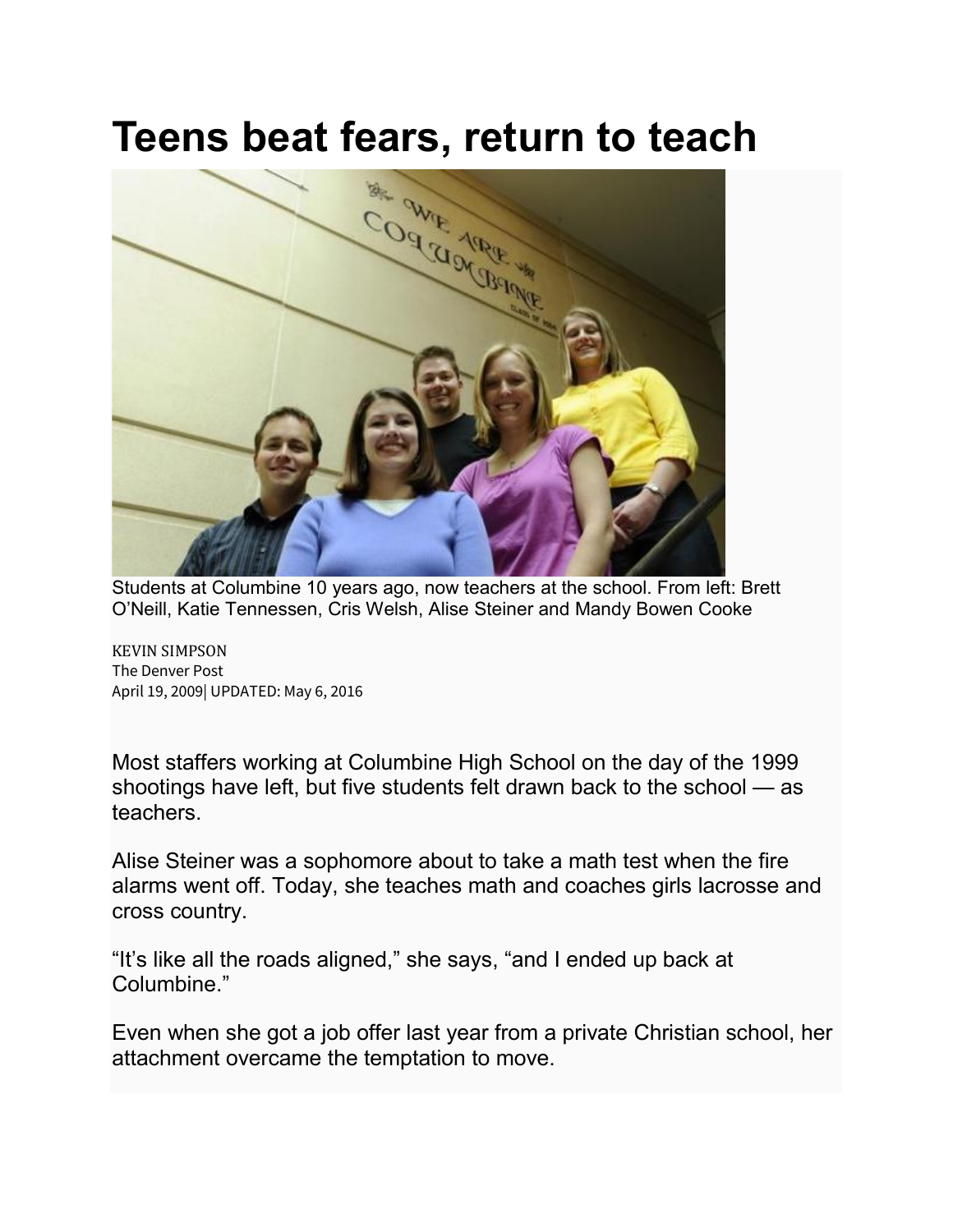"I was thinking hard — I was so torn," Steiner says. "But I could not leave. I feel this is where I'm at, and it's meant to be."

Cris Welsh also was a sophomore in math class when the violence erupted. He returned for his junior year. He calls it the hardest year of his life because a succession of suicides and an unsolved murder further plagued the community.

"By the time I was a senior, I couldn't wait to be done with it all," Welsh recalls. "But when I went away to college and started considering a career in education, I started thinking about what the school had meant to me. I figured if I became a teacher, there was no better place to spend my career than Columbine."

He came back as a student teacher in 2005. Now he teaches social studies.

Mandy Bowen Cooke, a third student in math class that day in 1999, imagined herself as a teacher from an early age.

"I don't know if I could say I absolutely wanted to be back at Columbine," Bowen Cooke says, "but it turned out to be a blessing in disguise. It was always a positive place to be, and I knew I could make an impact here."

Katie Tennessen spent almost five hours barricaded in the choir office after the shooting began. At graduation, principal Frank DeAngelis joked that he wouldn't retire until she came back to teach at Columbine.

Two years ago, she returned to teach social studies.

"It's just the comfort of knowing this is the place I'd gone to every day for so many years," Tennessen says. "It's a place that you have a connection to above and beyond. I think of all the time spent doing after-school stuff, cheerleading, student senate — all the time you put into this place."

Brett O'Neill was a half-mile away from the school when the shooting started, having lunch. As a senior, he never attended another class at Columbine.